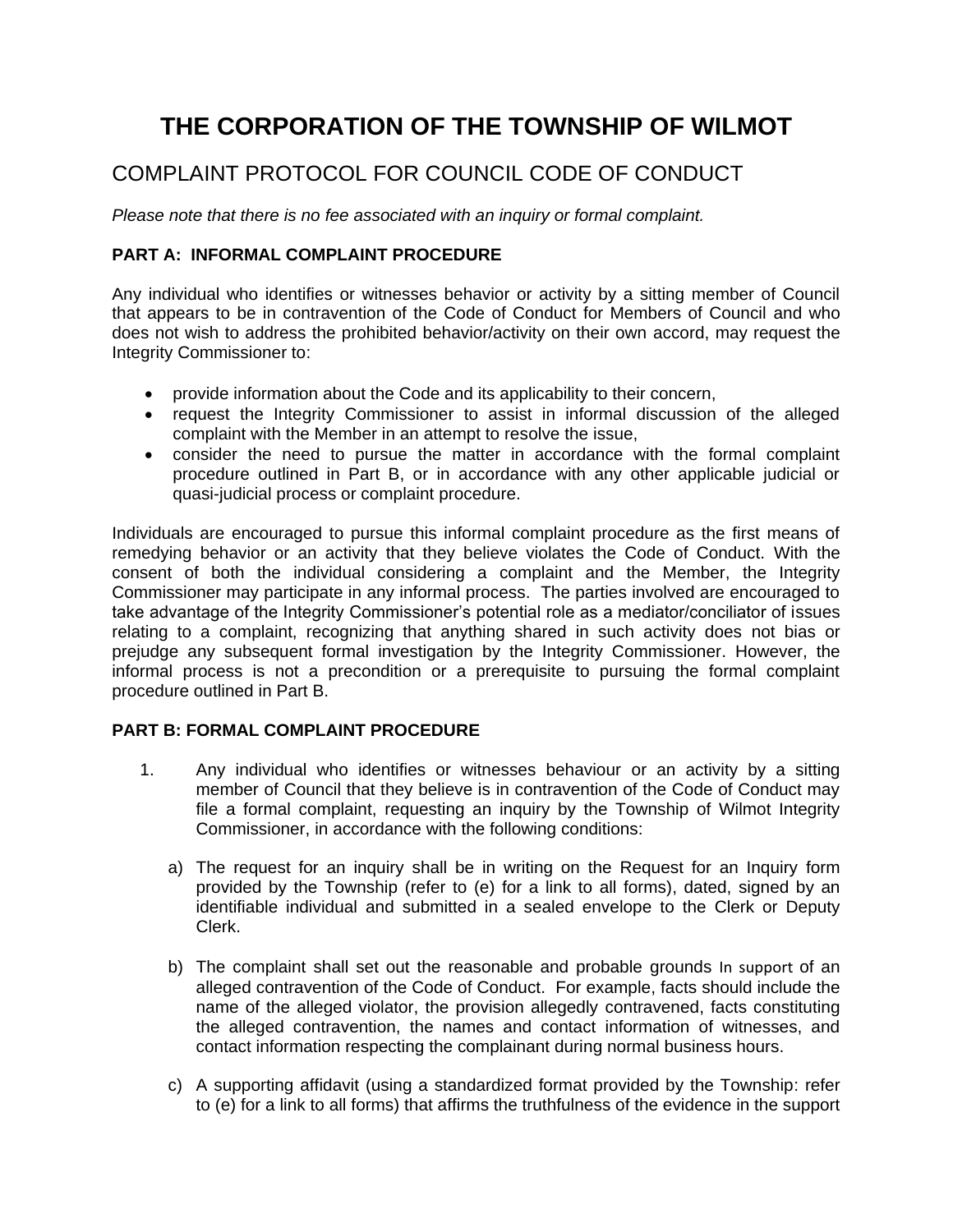of the complaint must be included. Staff in the Clerk's Services Department are Commissioners of Oath and as such, are authorized to swear the supporting affidavit. Commissioning fees are waived for the supporting affidavit.

- d) A Code of Conduct request may not be filed after August 19 in the year of a regular election. The Integrity Commissioner may not file any reports on complaints within 90 days of the next general election.
- e) Link to all forms here.

# Filing of Complaint and Classification by Integrity Commissioner

2. The Clerk or Deputy Clerk shall accept the complaint with any supporting evidence and shall forward the matter immediately to the Integrity Commissioner for initial classification to determine if the matter is, on its face, a complaint with respect to non-compliance with the Code of Conduct. Complaints that fall under other Council policies, by-laws or other legislation will be directed by the Integrity Commissioner to the appropriate authority for the investigation of such matters (see Section 3 below).

If the complaint does not include a supporting affidavit, the Integrity Commissioner may defer the classification until an affidavit is received.

# Complaints Outside Integrity Commissioner's Jurisdiction

3. If the complaint, including any supporting affidavit, is not, on its face, a complaint with respect to non-compliance with the Code of Conduct or the complaint is covered by other legislation or complaint procedure under another Council policy, the Integrity Commissioner shall advise the complainant in writing as follows**:**

# *Criminal Matter*

a) If the complaint on its face is an allegation of a criminal nature consistent with the *Criminal Code of Canada*, the complainant shall be advised that if the complainant wishes to pursue any such allegation, the complainant must pursue it with the appropriate Police Service.

# *Municipal Conflict of Interest Act*

b) If the complaint on its face is with respect to non-compliance with the Municipal Conflict of Interest Act as opposed to the Code of Conduct, the complainant shall be advised to review the matter with the complainant's own legal counsel.

# *Municipal Freedom of Information and Protection of Privacy Act*

c) If the complaint on its face is with respect to non-compliance with the Municipal Freedom of Information and Protection of Privacy Act, the complainant shall be advised that the matter must be referred to the Clerk for Access and Privacy Review.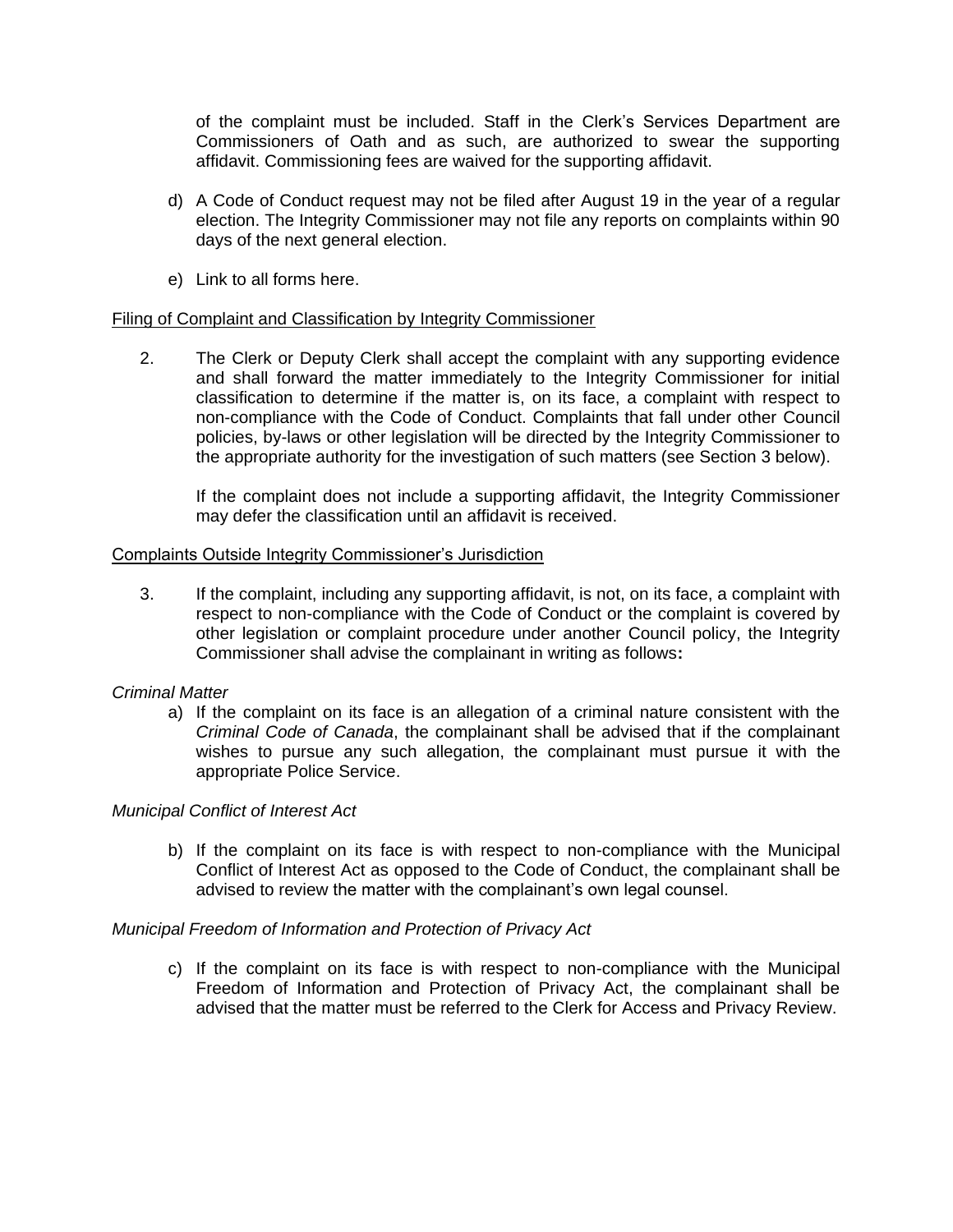# *Other Policy Applies*

d) If the complaint seems to fall under another policy, the complainant shall be advised to pursue the matter under such policy.

# *Lack of Jurisdiction*

e) If the complaint is, for any other reason not within the jurisdiction of the Integrity Commissioner, the complainant shall be so advised and provided with any additional reasons and referrals as the Integrity Commissioner considers appropriate.

# Reports To Council

4. The Integrity Commissioner shall report annually to Council which lists investigations completed and underway, but shall not disclose information that could identify a person concerned.

# Refusal to Conduct Investigation

5. If the Integrity Commissioner is of the opinion that the referral of a matter to him or her is frivolous, vexatious or not made in good faith, or that there are no grounds or insufficient grounds for an investigation, the Integrity Commissioner shall not conduct an investigation and shall state the reasons for not doing so to the complainant.

# Opportunities for Resolution

6. Following receipt and review of a formal complaint, or at any time during the investigation, where the Integrity Commissioner believes that an opportunity to resolve the matter may be successfully pursued without a formal investigation, and both the applicant and the Member agree, efforts may be pursued to achieve an informal resolution.

The Integrity Commissioner may also decide during his or her investigation that complaints relating to the following matters may not be Code of Conduct issues and may more appropriately be dealt with through other channels. With the consent of the complainant, the Integrity Commissioner may refer complaints as follows:

a) The Chief Administrative Officer (CAO) and/or the appropriate Department Head may handle formal complaints pertaining to the working relationship between staff and Members of Council.

# Investigation

- 7. (1) The Integrity Commissioner will proceed as follows:
	- a) Provide the complaint and supporting material to the member whose conduct is in question with a request that a written response to the allegation be provided within ten business days; and
	- b) Provide a copy of said response to the complainant with a request for a written reply within ten business days if the complainant is not satisfied with the response.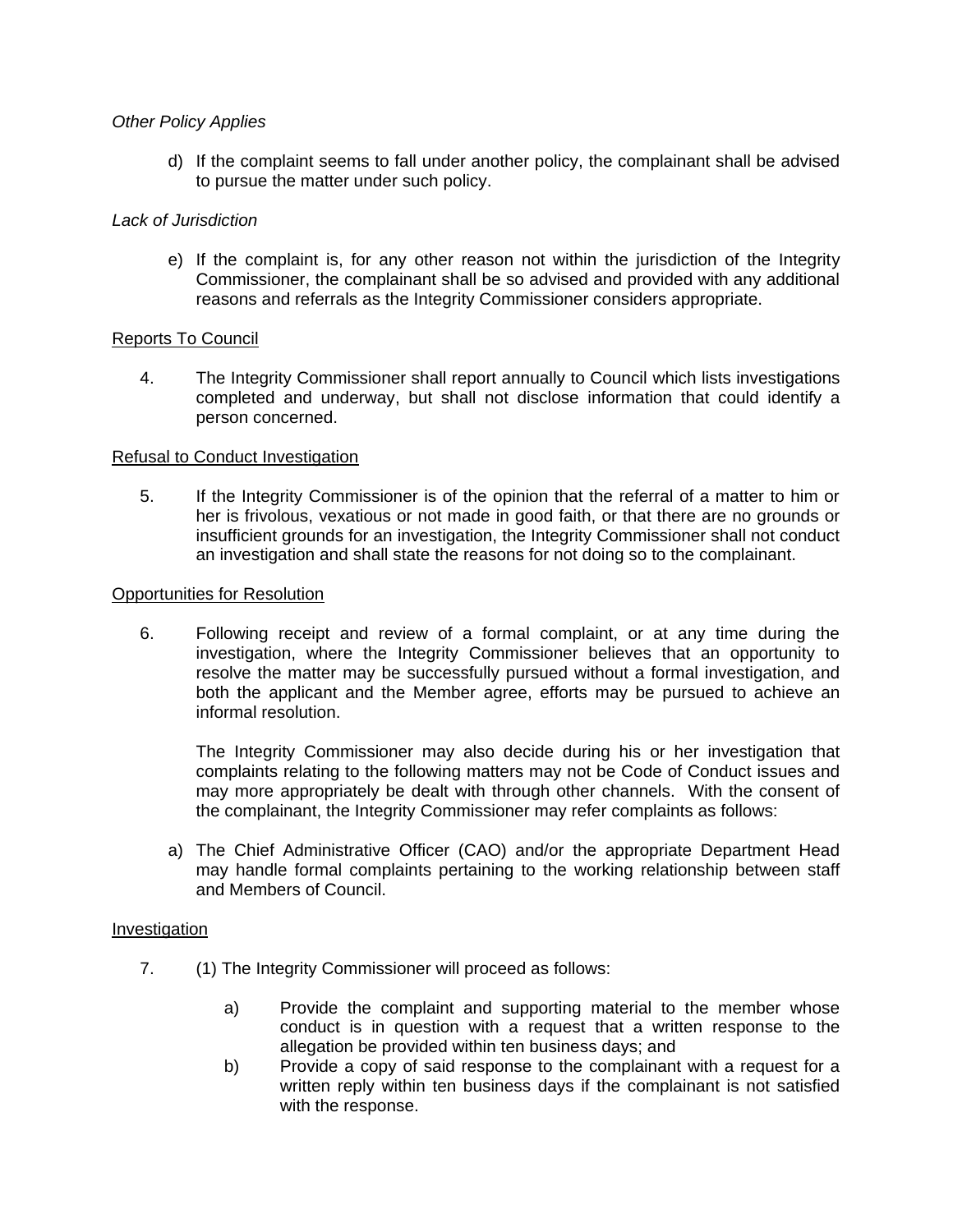- (2) If necessary, after reviewing the submitted materials, the Integrity Commissioner may speak to anyone, access and examine any other documents or electronic materials and may enter any Township work location relative to the complaint for the purpose of investigation and settlement. The Integrity Commissioner may also request additional information directly from the complainant and/or the member whose conduct is in question.
- (3) The member who is the subject of the investigation may consult with a lawyer and charge the expenses to the Township budget. If the complaint is determined to have merit, the Integrity Commissioner may require the Member to reimburse these expenses to the Township.
- (4) All complaints shall be handled in a confidential manner and involve only those persons necessary to investigate and resolve the complaint.
- (5) The Integrity Commissioner may make interim reports to Council where necessary and as required to address any instances of interference, obstruction or retaliation encountered during the investigation.
- (6) The Integrity Commissioner shall retain all records related to the complaint and investigation.

#### No Complaint Prior to Municipal Election (see end of document)

8. Notwithstanding any other provision of this Protocol, no complaint may be referred to the Integrity Commissioner, or forwarded by the Clerk for review and/or investigation, after August 19 in any year in which a regular municipal election will be held.

# Recommendation Report

- 9. (1) The Integrity Commissioner shall report to the complainant and the member generally no later than 90 days after the official receipt of the complaint. If the investigation process takes more than 90 days, the Integrity Commissioner shall provide an interim report and must advise the parties of the date the report will be available.
	- (2) The Integrity Commissioner shall not issue a report finding a violation of the Code of Conduct on the part of any member unless the member has had 10 days notice of the basis for the proposed finding and any recommended sanction and an opportunity to respond in writing, within the same said 10 days, to the Integrity Commissioner on his / her findings and any recommended sanctions.
	- (3) Where the complaint is sustained, in whole or in part, the Integrity Commissioner shall report to Council outlining the findings, the terms of any settlement and/or any recommended penalty (as prescribed in the Municipal Act, 2001) and the terms of a settlement.
	- (4))The Clerk shall give a copy of the report to the complainant and the Member whose conduct is concerned.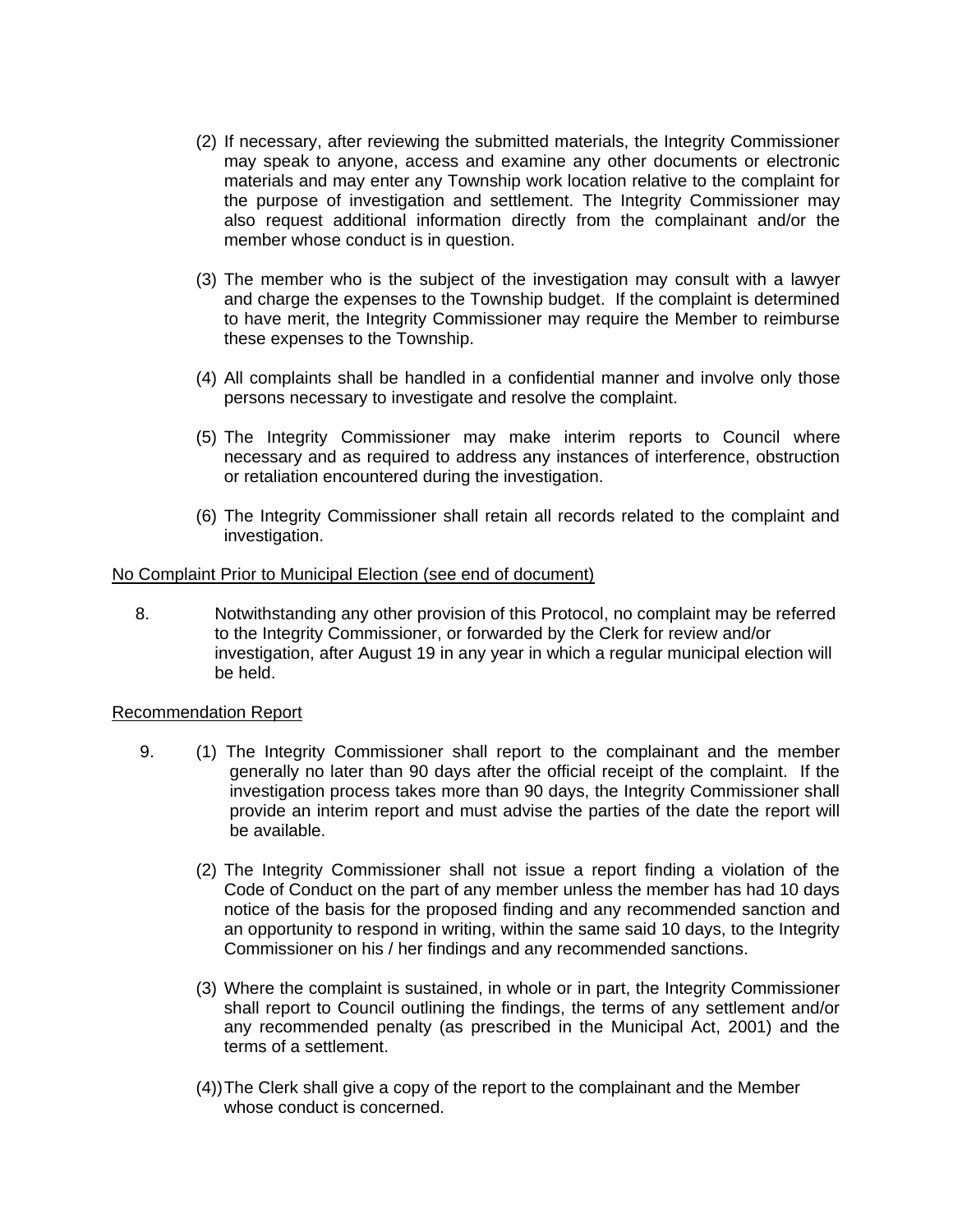(5) Where the complaint is not sustained, the Integrity Commissioner shall not report to Council the result of the investigation other than in exceptional circumstances or as part of an annual or periodic report.

# Lawful Recommendations

10. Any recommended corrective action must be permitted in law and shall be designed to ensure that the inappropriate behaviour / activity does not continue.

# Member Not Blameworthy

- 11. If the Integrity Commissioner determines that there has been no contravention of the Code of Conduct or that a contravention occurred although the Member took all reasonable measures to prevent it, or that a contravention occurred that was trivial or committed through inadvertence or an error of judgement made in good faith, the Integrity Commissioner shall so state in the report and shall recommend that no penalty be imposed.
	- a) The Integrity Commissioner shall give a copy of the report to the complainant and the member whose conduct is concerned.
	- b) The Integrity Commissioner shall not be required to make a report to Council on such complaints, but shall make reference to the number of refusal to conduct inquiry complaints in the annual report to Council.

# Report to Council (See end of document)

12. Upon receipt of a report, the Clerk shall indicate, on the next regular agenda of Township Council, Notice of Intent from the Integrity Commissioner to submit a report for consideration at the following regular meeting of Council.

# No Reports Prior to Municipal Election

13. No complaint may be referred to the Integrity Commissioner or forwarded by the Clerk for review and /or investigation after August 19 in any year in which a regular municipal election will be held. The Clerk shall forward any complaint received after August 19 to the Integrity Commissioner on December 1 in a regular election and advise the complainant of this process.

# Duty of Council

14. Council shall consider and respond to the report at the next meeting of Council after the day the report is laid before it. The decision of Council is final.

# Public Disclosure

15. (1) The Integrity Commissioner and every person acting under his or her jurisdiction shall preserve confidentiality where appropriate and where this does not interfere with the course of any investigation, except as required by law and as required by this complaint protocol.